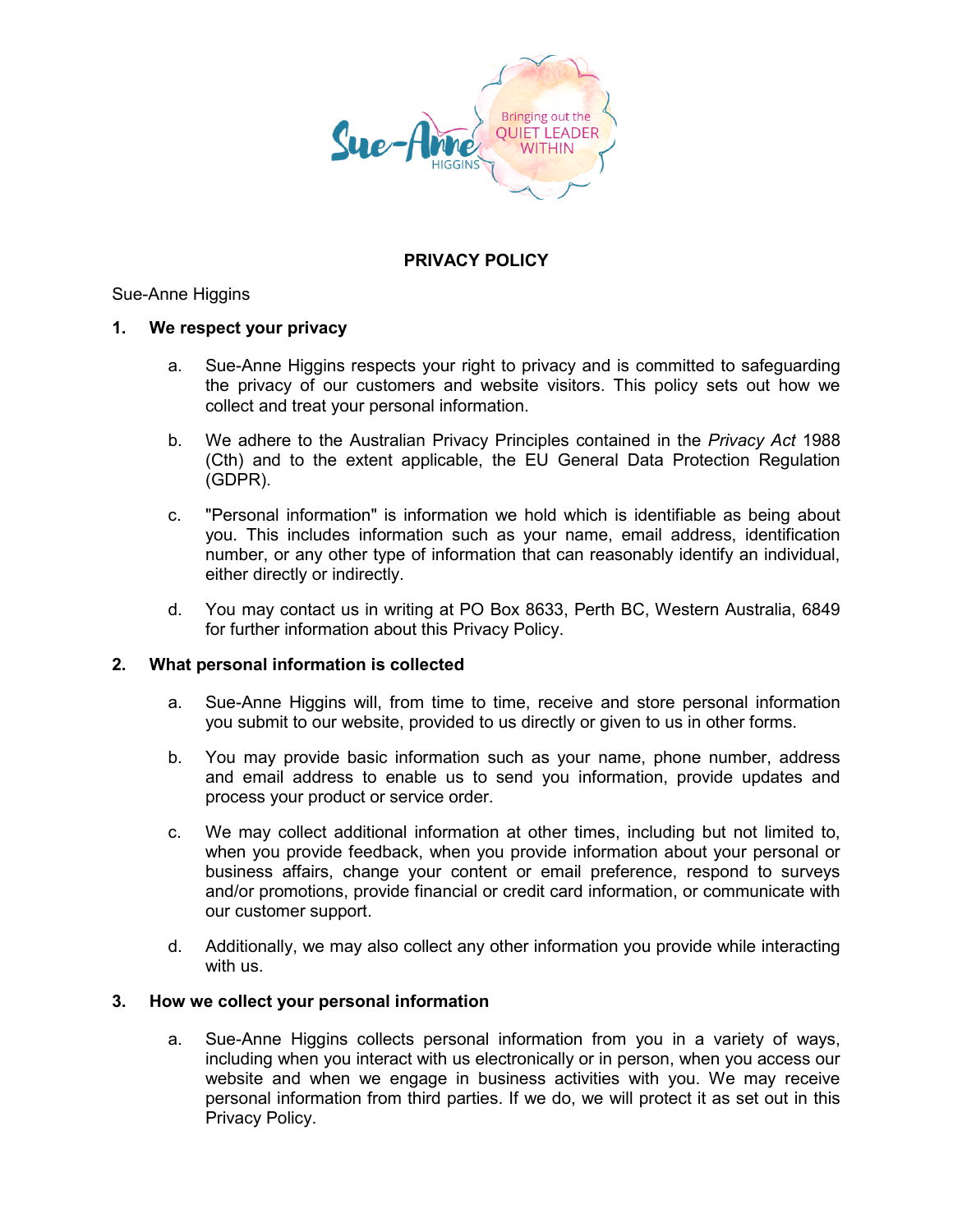b. By providing us with personal information, you consent to the supply of that information subject to the terms of this Privacy Policy.

#### **4. How we use your personal information**

Sue-Anne Higgins may use personal information collected from you to provide you with information about our products or services. We may also make you aware of new and additional products, services and opportunities available to you.

Sue-Anne Higgins will use personal information only for the purposes that you consent to. This may include to:

- a. provide you with products and services during the usual course of our business activities;
- b. administer our business activities;
- c. manage, research and develop our products and services;
- d. provide you with information about our products and services;
- e. communicate with you by a variety of measures including, but not limited to, by telephone, email, sms or mail; and
- f. investigate any complaints.

If you withhold your personal information, it may not be possible for us to provide you with our products and services or for you to fully access our website.

We may disclose your personal information to comply with a legal requirement, such as a law, regulation, court order, subpoena, warrant, legal proceedings or in response to a law enforcement agency request.

If there is a change of control in our business or a sale or transfer of business assets, we reserve the right to transfer to the extent permissible at law our user databases, together with any personal information and non-personal information contained in those databases.

#### **5. Disclosure of your personal information**

- a. Sue-Anne Higgins may disclose your personal information to any of our employees, officers, insurers, professional advisers, agents, suppliers or subcontractors insofar as reasonably necessary for the purposes set out in this privacy policy.
- b. If we do disclose your personal information to a third party, we will protect it in accordance with this privacy policy.

# **6. General Data Protection Regulation (GDPR) for the European Union (EU)**

- a. Sue-Anne Higgins will comply with the principles of data protection set out in the GDPR for the purpose of fairness, transparency and lawful data collection and use.
- b. We process your personal information as a Processor and/or to the extent that we are a Controller as defined in the GDPR.
- c. We must establish a lawful basis for processing your personal information. The legal basis for which we collect your personal information depends on the data that we collect and how we use it.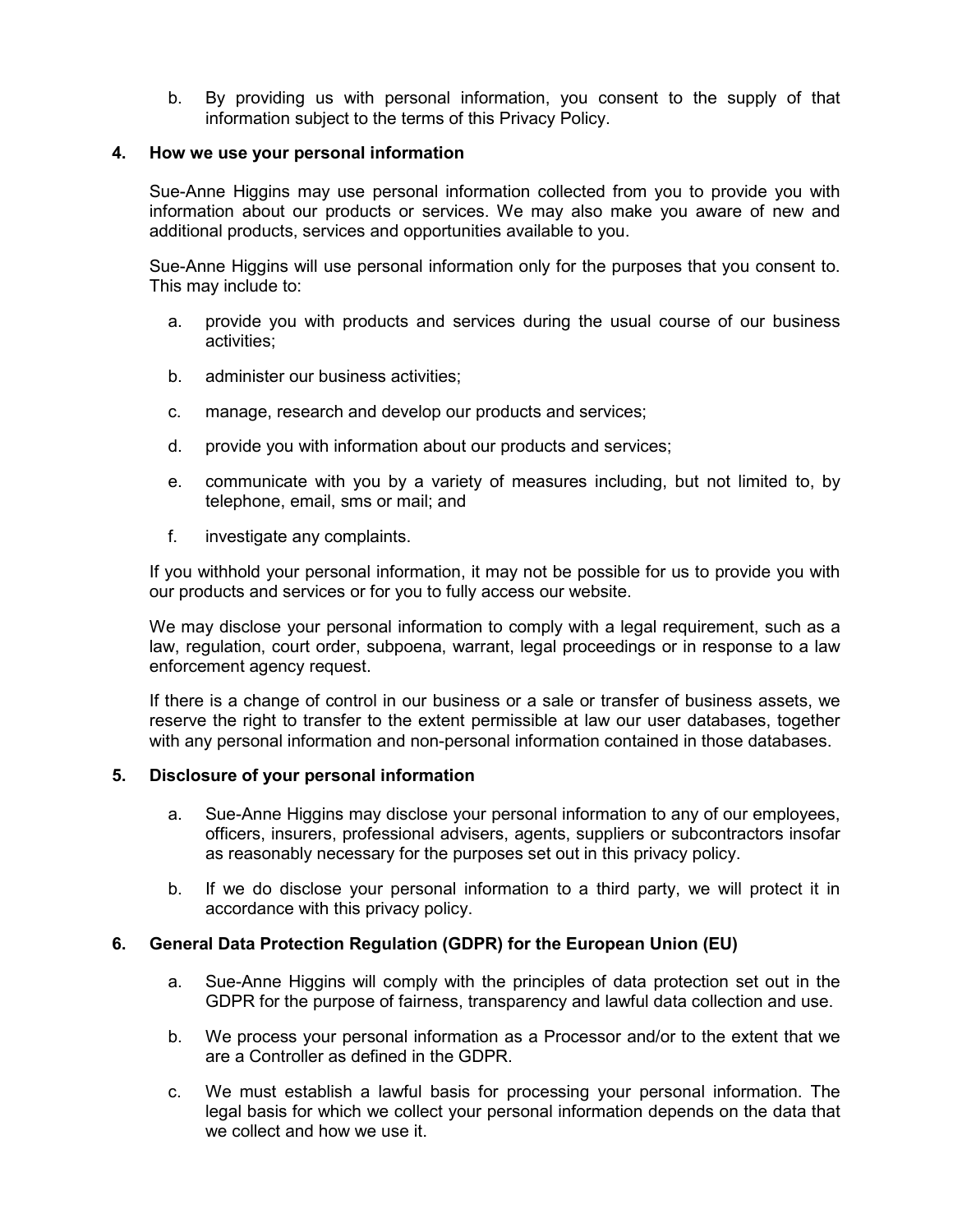- d. We will only collect your personal information with your express consent for a specific purpose and any data collected will be to the extent necessary and not excessive for its purpose. We will keep your data safe and secure.
- e. We will also process your personal information if it is necessary for our legitimate interests, or to fulfil a contractual or legal obligation.
- f. We process your personal information if it is necessary to protect your life or in a medical situation, it is necessary to carry out a public function, a task of public interest or if the function has a clear basis in law.
- g. We do not collect or process any personal information from you that is considered "Sensitive Personal Information" under the GDPR, such as personal information relating to your sexual orientation or ethnic origin unless we have obtained your explicit consent, or if it is being collected subject to and in accordance with the GDPR.
- h. You must not provide us with your personal information if you are under the age of 16 without the consent of your parent or someone who has parental authority for you. We do not knowingly collect or process the personal information of children.

# **7. Your rights under the GDPR**

If you are an individual residing in the EU, you have certain rights as to how your personal information is obtained and used. Sue-Anne Higgins complies with your rights under the GDPR as to how your personal information is used and controlled if you are an individual residing in the EU

Except as otherwise provided in the GDPR, you have the following rights:

- a. to be informed how your personal information is being used;
- b. access your personal information (we will provide you with a free copy of it);
- c. to correct your personal information if it is inaccurate or incomplete;
- d. to delete your personal information (also known as "the right to be forgotten");
- e. to restrict processing of your personal information;
- f. to retain and reuse your personal information for your own purposes;
- g. to object to your personal information being used; and
- h. to object against automated decision making and profiling.

Please contact us at any time to exercise your rights under the GDPR at the contact details in this Privacy Policy.

We may ask you to verify your identity before acting on any of your requests.

# **8. Hosting and International Data Transfers**

a. Information that we collect may from time to time be stored, processed in or transferred between parties or sites located in countries outside of Australia. These may include, but are not limited to Australia and USA.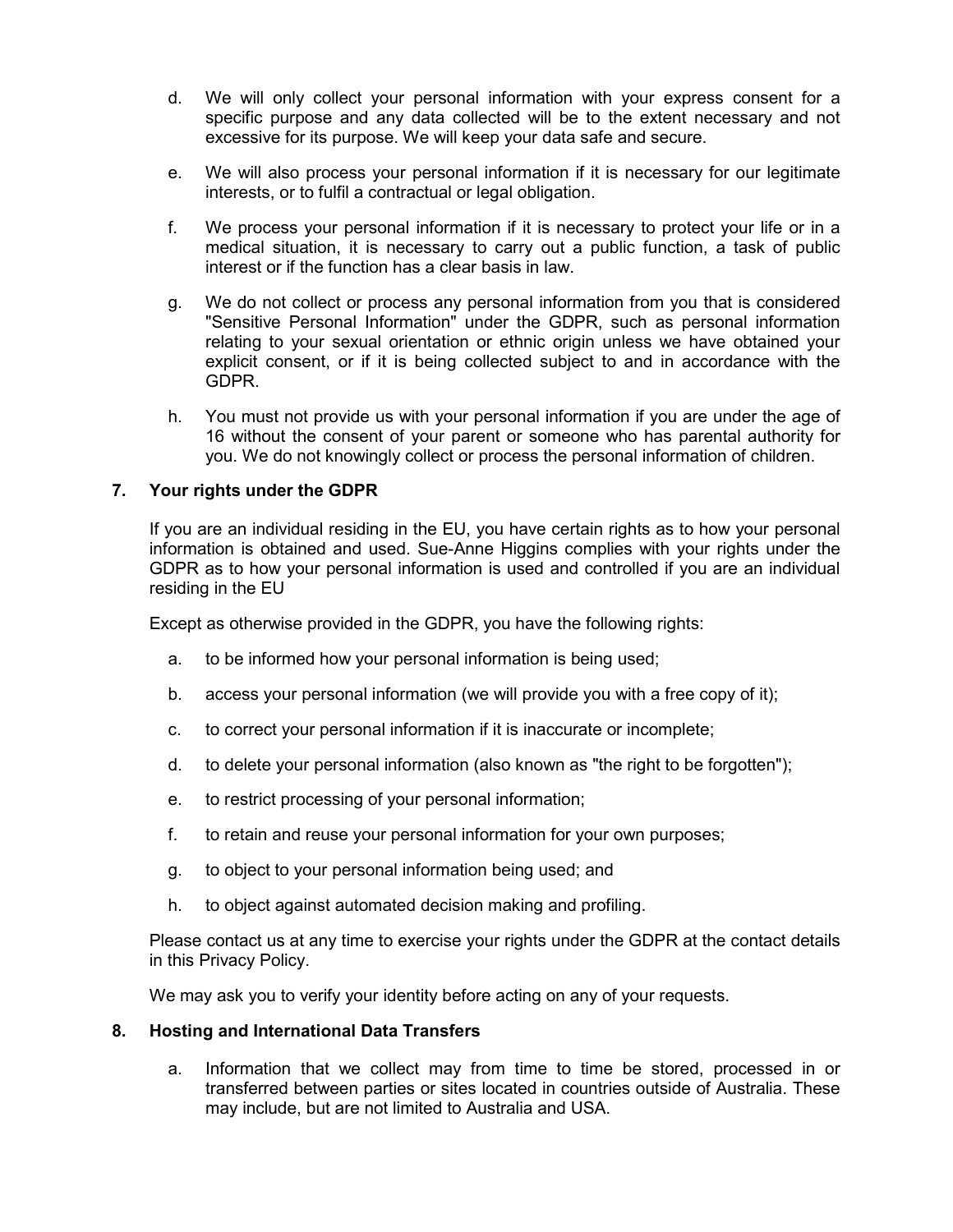- b. We and our other group companies have offices and/or facilities in Australia and USA. Transfers to each of these countries will be protected by appropriate safeguards, these include one or more of the following: the use of standard data protection clauses adopted or approved by the European Commission which you can obtain from the European Commission Website; the use of binding corporate rules, a copy of which you can obtain from Sue-Anne Higgins's Data Protection Officer.
- c. The hosting facilities for our website are situated in Australia and USA. Transfers to each of these Countries will be protected by appropriate safeguards, these include one or more of the following: the use of standard data protection clauses adopted or approved by the European Commission which you can obtain from the European Commission Website; the use of binding corporate rules, a copy of which you can obtain from Sue-Anne Higgins's Data Protection Officer.
- d. Our Suppliers and Contractors are situated in Australia and USA. Transfers to each of these Countries will be protected by appropriate safeguards, these include one or more of the following: the use of standard data protection clauses adopted or approved by the European Commission which you can obtain from the European Commission Website; the use of binding corporate rules, a copy of which you can obtain from Sue-Anne Higgins's Data Protection Officer.
- e. You acknowledge that personal data that you submit for publication through our website or services may be available, via the internet, around the world. We cannot prevent the use (or misuse) of such personal data by others.

# **9. Security of your personal information**

- a. Sue-Anne Higgins is committed to ensuring that the information you provide to us is secure. In order to prevent unauthorised access or disclosure, we have put in place suitable physical, electronic and managerial procedures to safeguard and secure information and protect it from misuse, interference, loss and unauthorised access, modification and disclosure.
- b. Where we employ data processors to process personal information on our behalf, we only do so on the basis that such data processors comply with the requirements under the GDPR and that have adequate technical measures in place to protect personal information against unauthorised use, loss and theft.
- c. The transmission and exchange of information is carried out at your own risk. We cannot guarantee the security of any information that you transmit to us, or receive from us. Although we take measures to safeguard against unauthorised disclosures of information, we cannot assure you that personal information that we collect will not be disclosed in a manner that is inconsistent with this Privacy Policy.

#### **10. Access to your personal information**

a. You may request details of personal information that we hold about you in accordance with the provisions of the *Privacy Act* 1988 (Cth), and to the extent applicable the EU GDPR. If you would like a copy of the information which we hold about you or believe that any information we hold on you is inaccurate, out of date, incomplete, irrelevant or misleading, please email us at sue-anne@sueanne.com.au.